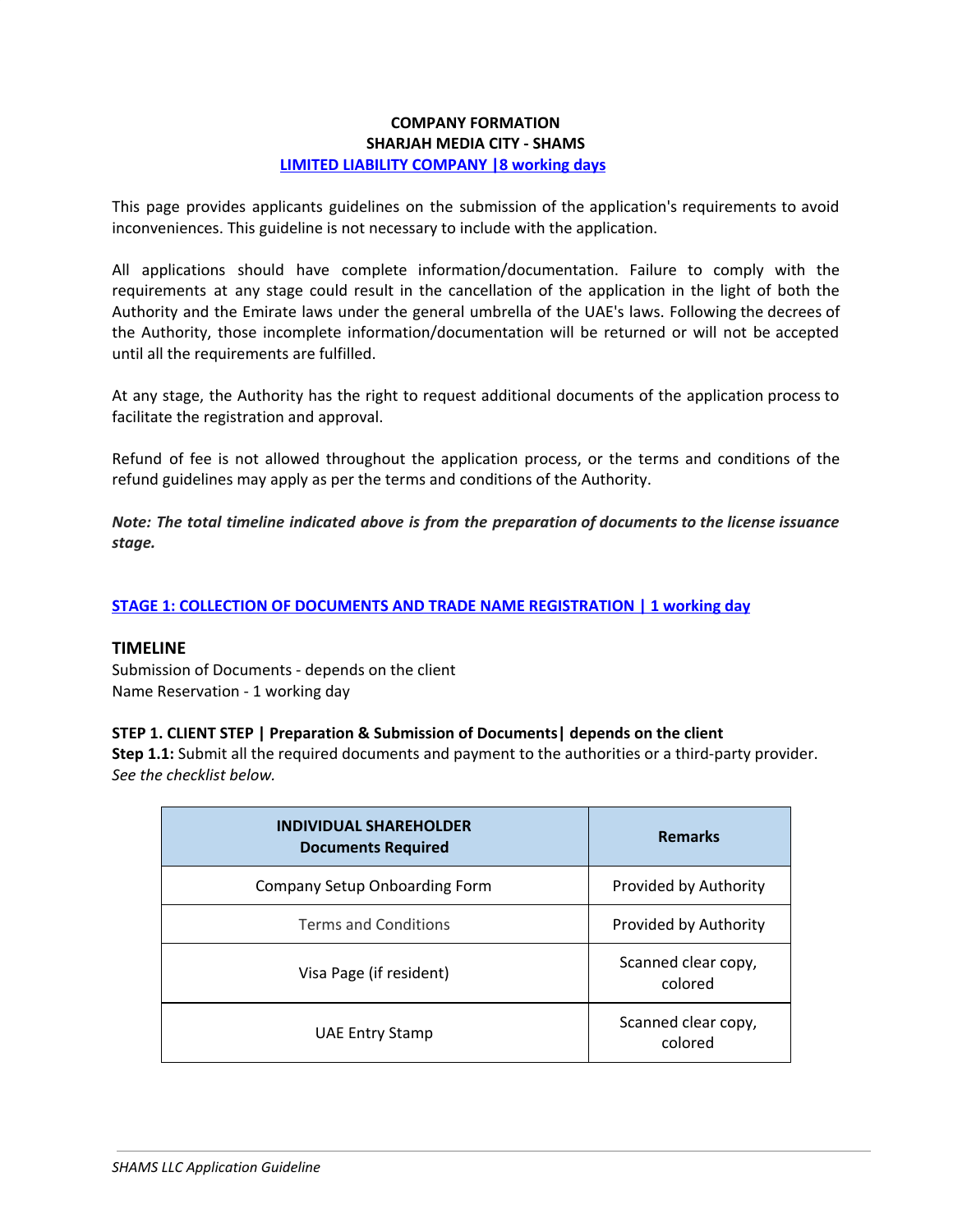| Emirates ID (if resident)                | Scanned clear copy,<br>colored                                                     |
|------------------------------------------|------------------------------------------------------------------------------------|
| Passport Copy                            | Scanned clear copy, uncut<br>with full border. Please<br>see the guidelines below. |
| Passport size photo for all shareholders | Please see the photo<br>guidelines below.                                          |

| <b>INDIVIDUAL SHAREHOLDER</b><br><b>Documents Required</b> | <b>Remarks</b>                                                                     |
|------------------------------------------------------------|------------------------------------------------------------------------------------|
| Company Setup Onboarding Form                              | Provided by Authority                                                              |
| <b>Terms and Conditions</b>                                | Provided by Authority                                                              |
| Passport Copy                                              | Scanned clear copy, uncut<br>with full border. Please<br>see the guidelines below. |
| Passport size photo for all shareholders                   | Please see the photo<br>guidelines below.                                          |

| <b>CORPORATE SHAREHOLDER</b><br><b>Documents Required</b> | <b>Remarks</b>                                                                     |
|-----------------------------------------------------------|------------------------------------------------------------------------------------|
| Company Setup Onboarding Form                             | Provided by Authority                                                              |
| <b>Term and Conditions</b>                                | Provided by Authority                                                              |
| <b>Board Resolution</b>                                   | Original Copy & Attested                                                           |
| Incorporation Documents                                   | Certified True Copy                                                                |
| Passport Copy                                             | Scanned clear copy, uncut<br>with full border. Please<br>see the guidelines below. |
| Passport size photo for all shareholders                  | Please see the photo<br>guidelines below.                                          |

*\*\*A third-party provider may require more requirements.*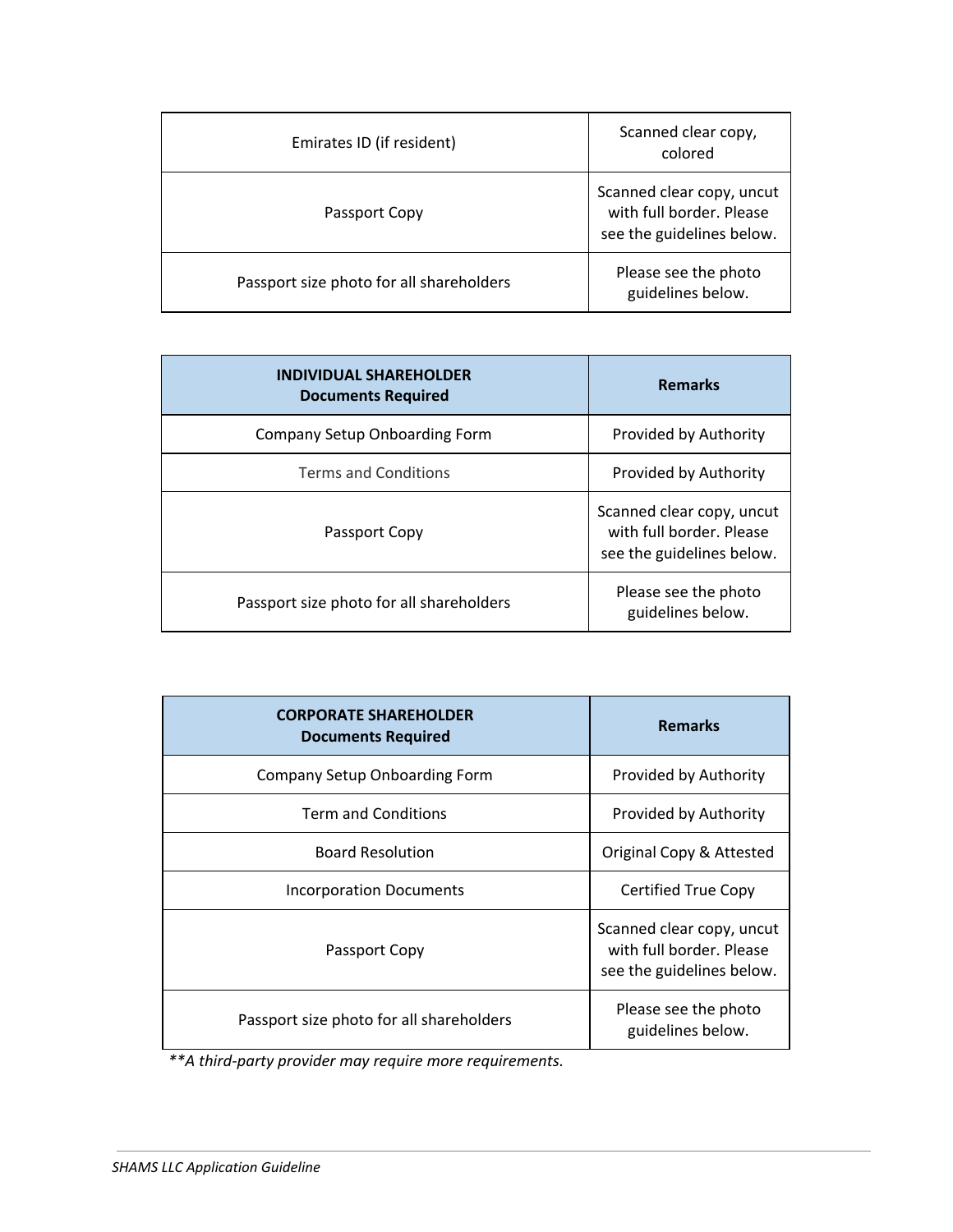#### **Additional requirements of IBG:**

| Service Agreement           | Signed by the Authorized person |
|-----------------------------|---------------------------------|
| Know Your Client Form (KYC) | Complete, per Shareholder       |

### **Passport Size Photo Guidelines:**



- **●** White Background
- **●** Teeth should not be visible
- **●** Light colored shirts are not allowed
- **●** Jewelry and eyeglasses not allowed
- **●** No handwritten marks allowed on the photos
- **●** Must be in high resolution

# **Passport Copy Guidelines:**

- Colored and clear full page of passport
- Passport should be valid for a minimum of 7 months
- Amendment/modification page should be included (if applicable)
- Additional remarks for below nationalities:
	- India First and last page copy
	- Pakistan First and second page copy
	- Sri Lanka First and fourth page copy
	- US First and special comment page copy
	- Nepal First and last page copy

**Step 1.2:** Submit all the required documents and payment to the authorities or to a third-party provider.

# **STEP 2. PROVIDER STEP | Trade Name Reservation & Preparation of Documents | 1 working day**

**Step 2.1:** Review and prepare documents submitted by the client.

**Step 2.2:** Obtain signatures from the client.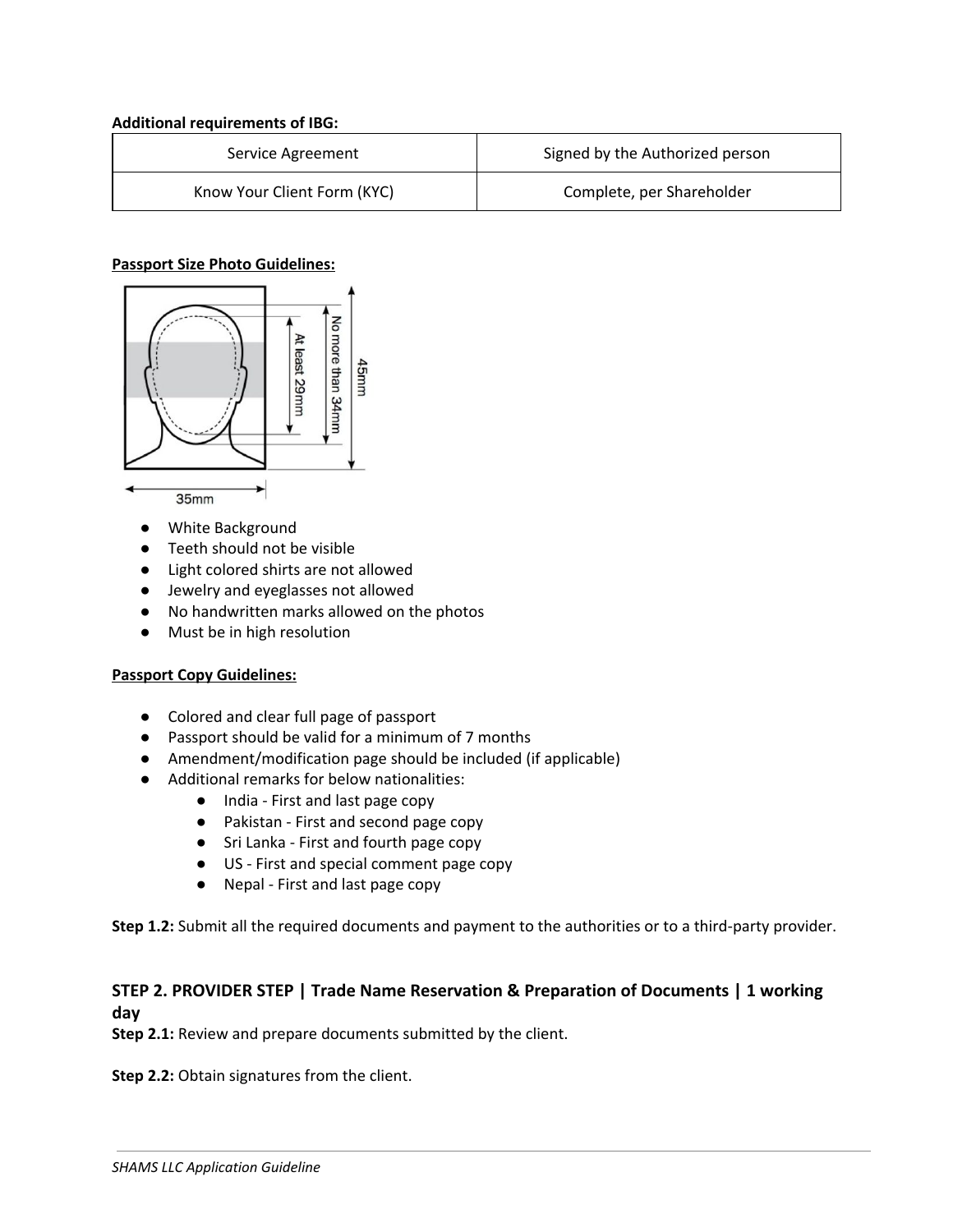**Step 2.3:** Send three (3) Trade Name options to the Authority for approval.

**Note:** Submission of documents to the authorities can be done the same day the client submitted the documents. Documents submitted after 3:00 pm will be processed the next day. Trade Name reservation can also be done while completing the documents.

### **STEP 3. GOVERNMENT STEP | Trade Name Approval | 1 working day**

The Authority will review the submitted Trade Names. The Authority will notify and grant Name Reservation Certificate to the client or the third party provider if (1) name matches the criteria.

**Note:** The client may not proceed to the next stage unless the Trade Name is approved.

### **STAGE 2: LICENSE APPLICATION | 3-5 working days**

### **TIMELINE**

Submission of Documents - 1 working day Pre-Approval - 3-5 working days

# **STEP 1. PROVIDER STEP | Submission of Documents & Payment | 1 working day**

Submit application together with the complete documentation and payment to the Authority.

**Note:** Submission of documents to the authorities can be done the same day the client submitted the documents. Documents submitted after 3:00 pm will be processed the next day. Trade Name reservation can also be done while completing the documents.

### **STEP 2. GOVERNMENT STEP | Review of Application | 3-5 working days**

The Authority will review the documents once completed and payment received.

**Note:** In some cases, the Authority may request more information or documentation before proceeding.

### **STAGE 3. LICENSE ISSUANCE | 3 working days**

**TIMELINE** License Issuance - 1-3 working days

### **GOVERNMENT STEP |License Issuance | 3 working days**

After carefully reviewing all the documents, the Authority will notify the client or the third party provider that the application has been approved.

The Authority will issue the following documents:

**Incorporation Documents**